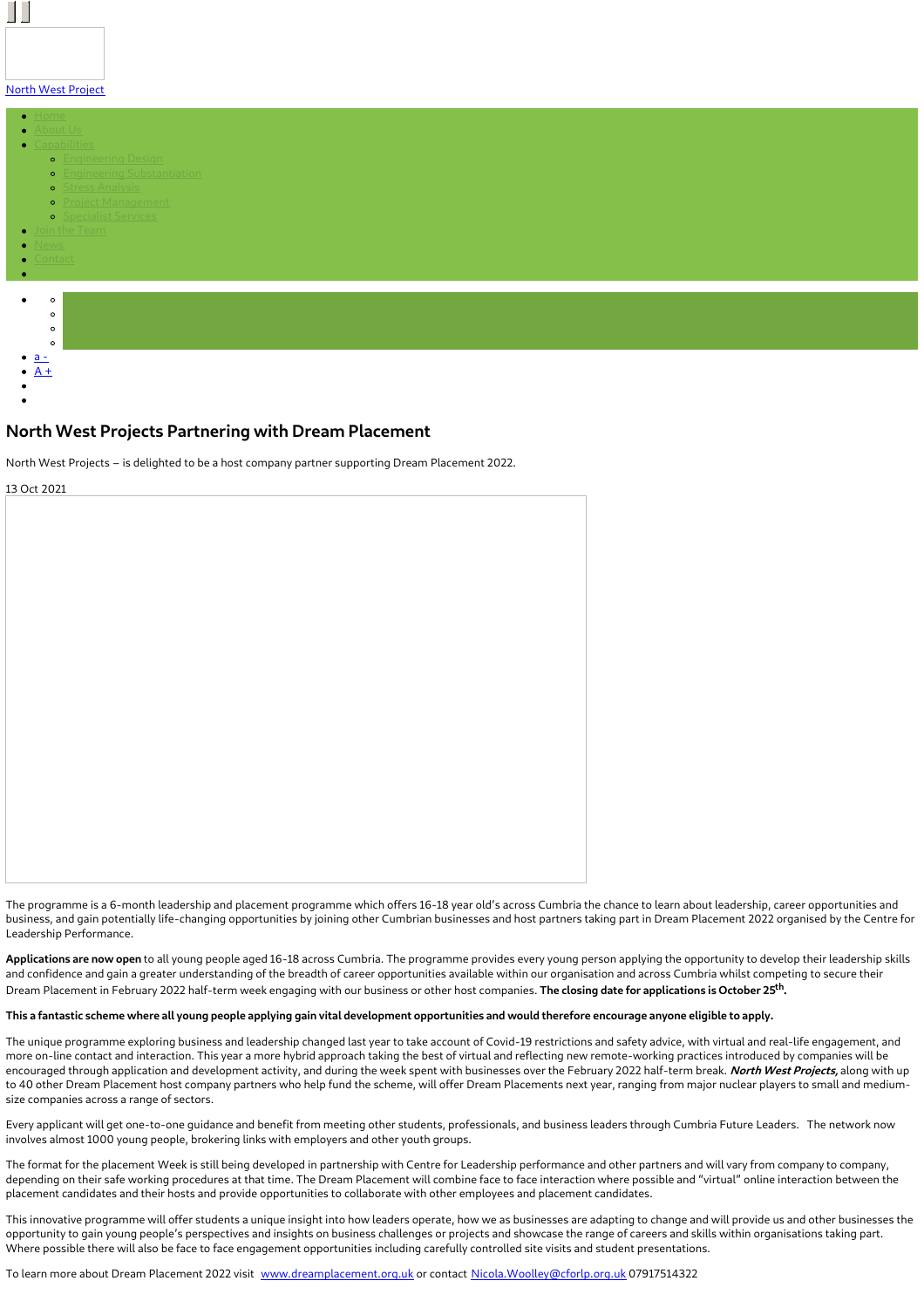## See all [news](https://www.northwestprojects.co.uk/news/)

| Back to Top                                  |  |  |  |
|----------------------------------------------|--|--|--|
|                                              |  |  |  |
| Follow us!                                   |  |  |  |
|                                              |  |  |  |
| $\epsilon$                                   |  |  |  |
| $\bullet$                                    |  |  |  |
| Octobies<br>Octobies<br>Octobies<br>Octobies |  |  |  |
|                                              |  |  |  |

## **Group websites**

# **Sites country**

- [Austria](http://www.vinci-energies.at/)
- [Belgium](http://www.vinci-energies.be/)
- [Brasil](http://www.vinci-energies.com.br/en/home/)
- Czech [Republic](http://www.vinci-energies.cz/)
- [Danemark](http://www.vinci-energies.dk/)
- [Germany](http://www.vinci-energies.de/)
- [Indonesia](http://www.vinci-energies.co.id/)
- [Italy](http://www.vinci-energies.it/)
- [Morocco](http://www.vinci-energies.ma/)
- [Netherlands](http://www.vinci-energies.nl/)
- Nordic [countries](http://www.vinci-energies.dk/)
- [Norway](http://www.vinci-energies.no/)
- [Poland](http://www.vinci-energies.pl)
- [Portugal](http://www.vinci-energies.pt/)
- [Romania](http://www.vinci-energies.ro/)
- [Slovakia](http://www.vinci-energies.sk/)
- [Spain](http://www.vinci-energies.es/)
- [Sweden](http://www.vinci-energies.se/)
- [Switzerland](http://www.vinci-energies.ch/)
- United [Kingdom](http://www.vinci-energies.co.uk/)

#### **Sites business**

- [Actemium](https://www.cegelec-ndt-pes.com) NDT PES
- [Advanced](http://www.advanced-energies.com/) Energies
- Ancelin [Réseaux](http://www.ancelinreseaux.fr/)
- [Application](https://www.applications-icc.fr) Initiative Commune Connectée
- Atexia [Systemes](https://www.atexia-systemes.fr/)
- [Atexia-Projets](https://www.atexia-projets.fr/)
- Atis [France](https://www.atis-france.fr)
- [Autochim](http://www.autochim.com/fr/)
- [Barillec](http://www.barillec-marine.com/) Marine
- [Barillec](http://www.barillec-sitel.fr) Sitel
- [Batifoix](https://www.batifoix.fr)
- Blue [Power](https://www.blue-power.it/)
- [Bohsung](https://www.bohsung.de/)
- [Boiron](https://www.sas-boiron.com)
- C2C [Réseaux](https://www.c2c-reseaux.fr) [Calan](https://www.calanmegadrop.de/) Mega Drop
- 
- Calan [Smart](https://www.calansmartspray.de/) Spray
- [CalanCool](https://www.calancool.de/)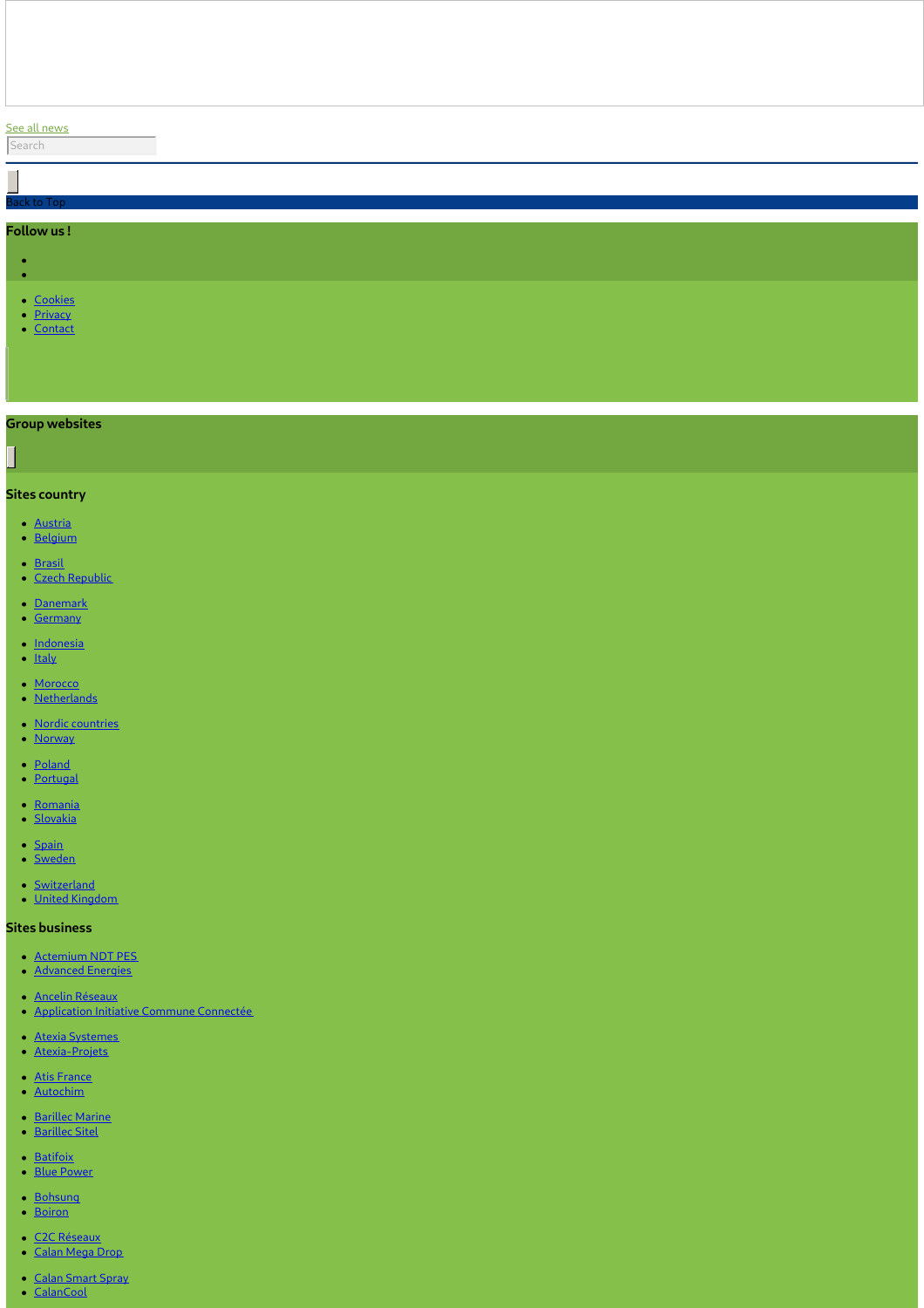- [Cap-Sécurité](https://www.capsecurite.com/)
- [Carbonfootprint](https://www.carbonfootprintapp.de/) App
- CEE [Allier](http://www.ceeallier.fr/)
- CEF [Nord](https://www.cefnord.com)
- 
- [Cegelec](http://www.cegelec3s.fr) 3s • [Cegelec](https://www.cegelec-alsace.com) Alsace
- 
- [Cegelec](https://www.cegelec-ancenis-infras.fr) Ancenis Infras
- **[Cegelec](http://www.cegelec-angers-data-center.fr/) Angers Data Center**
- [Cegelec](http://www.cegelec.be/) Belgium
- Cegelec [Bordeaux](https://www.cegelec-bordeaux.fr)
- Cegelec [Bourgogne](https://www.cegelec-bourgogne.com)
- Cegelec [Bretagne](http://www.cegelec-bretagne.fr/fr/)
- [Cegelec](https://www.cegelec-cem.fr/) CEM
- Cegelec Centre Est [Tertiaire](http://www.cegelec-lyon.com/)
- Cegelec Centre Est [Tertiaire](https://www.cegelec-centre-est-tertiaire.fr/)
- Cegelec [Champagne](https://www.cegelec-champagne-ardenne-tertiaire.com) Ardenne Tertiaire
- [Cegelec](http://www.cegelec-clim-ouest.fr/fr/) Clim Ouest
- [Cegelec](http://www.cegelec-defense.com) Défense
- Cegelec [Dunkerque](https://www.cegelec-dunkerque.com)
- Cegelec Fire [Solutions](http://www.cegelec.nl)
- [Cegelec](https://www.cegelec-guyane.fr) Guyane
- Cegelec La [Rochelle](https://www.cegelec-la-rochelle.fr)
- Cegelec [Lannion](https://www.cegelec-lannion-infras.fr/) Infra
- Cegelec [Limousin](http://www.cegelec-limousin.fr/)
- [Cegelec](https://www.cegelec-lorraine.com) Lorraine
- [Cegelec](http://www.cegelec-nord-grands-projets.com) Nord Grands Projets
- Cegelec [Nouvelle-Calédonie](https://www.cegelec.nc)
- **Cegelec [Occitanie](https://www.cegelec-occitanie-tertiaire.fr/) Tertiaire**
- Cegelec Orléans [Tertiaire](https://cegelec-orleans-tertiaire.fr)
- [Cegelec](http://www.cegelec-pays-de-la-loire.fr) Pays de la Loire
- [Cegelec](https://www.cegelec-pays-de-savoie.fr/) Pays de Savoie Cegelec [Perpignan](https://www.cegelec-perpignan.com)
- 
- Cegelec [Polynésie](http://www.cegelec-polynesie.com)
- [Cegelec](http://www.cegelec-projets-espace.com/) Projets Espace
- Cegelec Projets [Hydrogène](https://www.cegelec-projets-hydrogene.fr)
- [Cegelec](https://www.cegelec-rennes-projets.fr/) Rennes Projets
- Cegelec Reunion [Ascenseurs](https://www.cegelec-reunion-ascenseurs.com)
- Cegelec Roanne [Tertiaire](https://www.cegelec-roanne-tertiaire.fr/)
- [Cegelec](https://www.cegelec-stm.fr/) STM
- Cegelec [Strasbourg](http://www.cegelec-strasbourg.fr/)
- Cegelec Tours [Electricité](https://www.cegelec-tours-electricite.fr/) Cegelec [Valenciennes](http://www.cegelec-valenciennes-tertiaire.com/) Tertiaire
- [Cegelec-CSS](https://www.cegelec-css.com/)
- [Chatenet](https://www.chatenet-sas.fr)
- [Cinodis](https://www.cinodis.fr/)
- City [Electric](https://www.city-electric.lu)
- · [Clède](https://www.clede.fr)
- [Clémançon](https://www.clemancon.fr)
- [Comantec](https://www.comantec.be/)
- [Comsip](http://www.comsip.fr/en/)
- 
- [Conductor](https://www.conductor.as/) • Cougar [Automation](https://www.cougar-automation.com/)
- DECHOW [Gebäude.Technik](https://www.dechow-dl-gmbh.de/)
- [Degreane](http://www.degreane-horizon.fr) Horizon
- [Dégréane](https://www.degreane.fr/) SA
- [DEGW](https://www.degwfrance.com/) France
- · [Delaire](https://www.sas-delaire.fr/)
- [Delporte](https://www.delporte.fr/)
- Demouselle [Pas-de-Calais](https://www.demouselle-pas-de-calais.fr)
- [Distribution](https://www.dme-energies.com) de Matériel Electrique
- Duval [Electricité](https://duval-electricite.fr/)
- $\cdot$  [EEP](https://www.eep.fr)
- [EGEV](https://www.egev.fr/)  $\cdot$  [EITE](https://www.eite-entreprises.fr/)
- Elec [Ouest](http://www.elec-ouest.fr)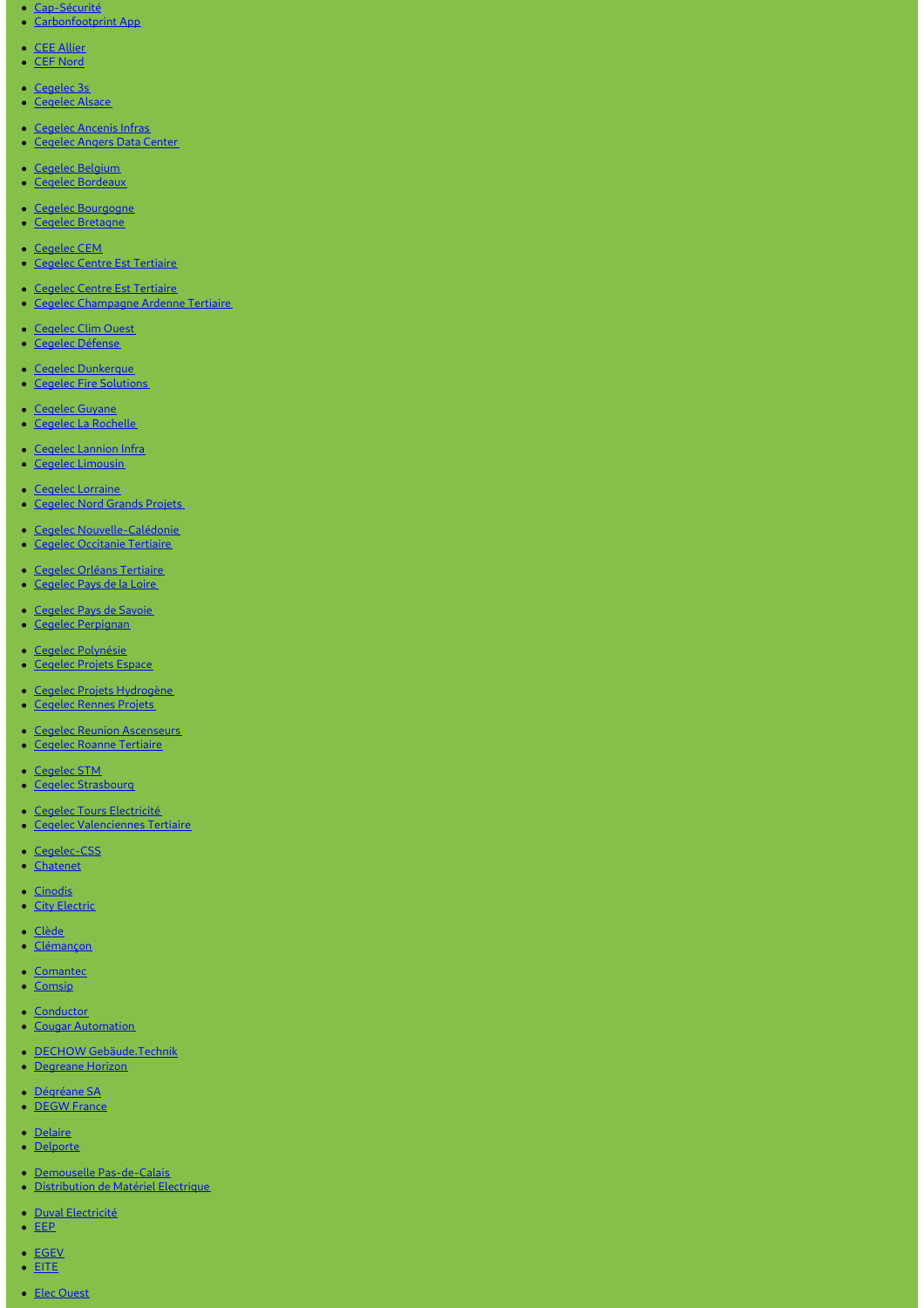- [Elec-sa](https://www.elec-sa.fr/)
- [Electromontage](https://www.electromontage.fr/)
- [Elektro](https://www.elektro-stiller.de) Stiller
- Eltek [Systems](https://www.eltek-systems.com/)
- Emil [Lundgren](https://www.emillundgren.se/)
- [Enertech](https://www.enertech-eut.de/)
- [Enfrasys](https://www.enfrasys.fr/)
- ENSYSTA [Refrigeration](http://www.ensysta.be/nl/)
- [Entreprise](http://www.i-e-p.fr) IEP
- FG [Synerys](https://www.fgsynerys.fr)
- Fournié [Grospaud](https://www.fgtlse.fr) Smart Building
- Fradin [Bretton](http://www.fradin-bretton.fr/)
- **France [Ingénierie](https://www.france-ingenierie-process.com/) Process**
- [Frimeca](https://www.frimeca.com/)
- $\cdot$  [Froid14](http://www.froid14.com/)
- Gauriau [Entreprise](http://www.gauriau-entreprise.fr/)
- Getelec [Guadeloupe](http://www.getelec-guadeloupe.fr/)
- [Getelec](https://www.getelec-guyane.fr/) Guyane
- Getelec [Martinique](https://www.getelec-martinique.fr)
- [Gétéo](https://www.geteo.fr/)
- [Greenaffair](https://www.greenaffair.com)
- [GT](http://www.gt-iris.fr/) Iris
- GT [Morbihan](https://www.gt-morbihan.com)
- GT [Vendée](http://www.gt-vendee.fr/)
- [GT-Cornouaille](https://www.gt-cornouaille.fr/)
- 
- GTIE Air & [Défense](https://www.gtie-airetdefense.fr) GTIE [Armorique](https://www.gtie-armorique.com)
- 
- GTIE [Rennes](http://www.gtie-rennes.com/)
- GTIE [Tertiaire](https://www.gtie-tertiaire.com/)
- **Guy [Chatel](http://guy-chatel.fr/)**
- [Hooyberghs](https://www.hooyberghs.be/)
- [I.C.Entreprises](http://www.ic-entreprises.com/)
- $\bullet$  [I.F.A.T](https://www.ifat.fr)
- $\cdot$  [I2R](http://www.i2r-ingenierie.com/)
- **IDF [Thermic](http://www.idf-thermic.com/)**
- $\cdot$  [IFAT](https://www.ifat.fr/)
- [Imhoff](https://www.imhoff.fr)
- Initiative Commune [Connectée](https://www.initiativecommuneconnectee.fr)
- [Innovative](https://www.icpack.fr) City Pack
- [Inspa-Pumpenservice](https://www.inspa-pumpenservice.de/)
- $\cdot$  [ITB](https:)
- Jean [Graniou](https://www.jeangraniou.fr/)
- Kellal [Maintenance](https://www.kellal-maintenance.fr/)
- [L'entreprise](http://www.lentreprise-electrique.fr/) Electrique
- Le Froid [Provençal](https://www.lefroidprovencal.fr)
- Lee [Sormea](https://www.lee-sormea.com)
- Lefort [Francheteau](https://www.lefortfrancheteau.com/)
- [Lesens](https://www.lesens-erea.fr/) EREA
- [Lesot](https://www.lesot.fr)
- Lucitea [Atlantique](http://www.lucitea-atlantique.fr)
- [Maksmacht](https://www.maksmacht.de/)
- [Manei](https://www.manei-lift.fr) Lift
- Masselin [Fabrication](http://masselin-fabrication.fr/)
- [Masselin](http://www.masselin-grand-ouest.fr/) Grand Ouest
- [Merelec](https://www.merelec.fr)
- [Mobility](https://www.mobility-way.com) Way
- **Monnier [Entreprises](http://www.monnier-energies.com/)**
- **[NAE-France](https://www.nae-france.com/)**
- North West [Projects](https://www.northwestprojects.co.uk/)
- Omexom [Technikforum](https://www.omexom-technikforum.de)
- [Omnidec](https://www.omnidec.com/)
- Paumier [Industrie](https://www.paumier-industrie.fr)
- [Paumier](https://www.paumier-marine.fr) Marine
- [Paumier](https://www.paumier-sa.fr) SA
- [Process](http://www.process-energy.fr) Energy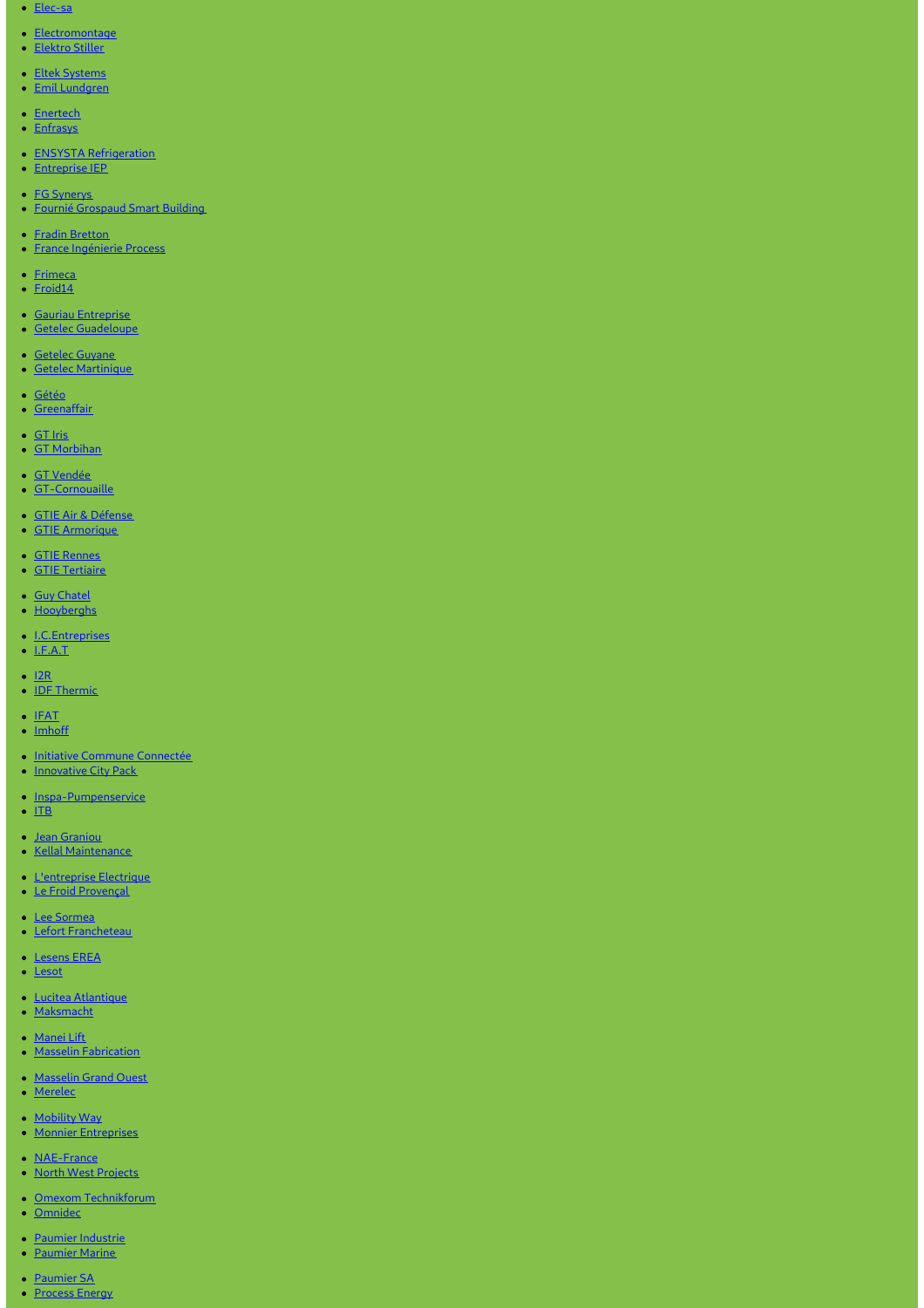- [Provelec](https://www.provelec-sud.fr) Sud
- [Qivy](http://www.qivy.fr/fr/)
- Qivy [Habitat](https://www.qivy-habitat.fr)
- **Qivy [Tertiaire](https://www.qivy-tertiaire.fr)**
- Roiret [Energies](https://www.roiret-energies.com/)
- Roiret [Transport](http://www.roiret-transport.fr/)
- Saga [Tertiaire](http://www.saga-tertiaire.fr/)
- · [Salendre](https://www.salendre.com/) Réseaux
- [Santerne](https://www.santerne-alsace.fr) Alsace
- Santerne [Angouleme](http://www.santerne-angouleme.fr/)  $\bullet$
- Santerne [Aquitaine](https://www.santerne-aquitaine.fr/)
- **Santerne [Champagne](https://www.santerne-champagne-ardenne.fr) Ardenne**
- **[Santerne](https://www.santerne-fluides.fr) Fluides**
- [Santerne](https://www.santerne-idf.fr) IDF
- **[Santerne](https://www.santerne-marseille.com/) Marseille**
- [Santerne](https://www.santerne-tertiaire-sante.fr) Tertiaire et Santé  $\bullet$
- · [Sarrasola](https://www.sarrasola.com/)
- · Schoro [Electricité](http://www.schoro.fr/site/presentation.htm)
- Schuh [Bodentechnik](https://www.schuh-bodentechnik.de)
- SCIE Puy de [Dome](http://www.scie-pdd.com/)
- **SDEL [Atlantis](https://www.sdel-atlantis.fr/)**
- SDEL [Grand](http://www.sdel-grand-ouest.fr/) Ouest
- **[SDEL](https://www.sdel-navis.fr) Navis**
- SDEL [Rouergue](https://www.sdel-rouergue.fr/)
- SDEL Savoie [Léman](https://www.sdel-savoie-leman.fr/)
- SDEL [Tertiaire](https://www.sdel-tertiaire.fr)
- **SDEL [Transport](https://www.sdel-transport.fr)**
- **SDEL [Transport](https://www.sdel-transport-services.fr/) Services**
- [Sedam](https://www.sedam-champagne.com)
- [SEDD](https://www.sedd.fr)
- Service One [Alliance](http://www.serviceonealliance.com/)
- [Seves](https://www.seves.fr)
- **[SKE-International](https://www.ske-international.com/)**
- **Smart Building [Energies](http://www.smart-building-energies.com/fr/)**
- [Socalec](http://www.socalec.fr/)
- · [Sotécnica](https://www.sotecnica.pt/pt)
- SparkEx® [Funkenlöschanlagen](https://www.funken-loeschanlage.de/)
- STE [Armor](https://www.ste-armor.fr/fr/)
- [Strasser](https://www.strasser.fr/)
- [Stroomverdeler](https://www.stroomverdeler.be/)
- **[Sylvestre](http://www.s-energies.fr/) Energies**
- [TelComTec](https://telcomtec.fr)
- [Telematic](https://www.telematicsolutions.it/) Solutions • TG [Concept](http://www.tgconcept.com)
- Thermo [Réfrigération](http://www.thermorefrigeration.com/en/thermo-refrigeration-home-page/)
- $\bullet$  [Tiab](https://www.tiab.ro/)
- Top [Thermique](https://www.top-thermique.fr)
- [TranzCom](https://www.tranzcom.com)
- [Travesset](https://www.travesset-beziers.fr) Beziers
- Tunzini [Antilles](https://www.tunzini-antilles.fr)
- [Tunzini](http://www.tunzini-grand-ouest.fr/) Grand Ouest
- Tunzini [Maintenance](http://www.tunzinimn.fr) Nucléaire
- · TUNZINI [Nucléaire](https://www.tunzininucleaire.fr/)
- [Tunzini](http://www.tunzini-paris.fr/) Paris
- Tunzini [Toulouse](http://www.tunzini-toulouse.fr)
- [Tunzini](https://www.tunzini-troyes.fr) Troyes
- [Twyver](http://www.twyverswitchgear.co.uk/)
- [Uxello](http://www.uxello-si.com/en/accueil/)
- [Valentin](https://valentin-ets.com)
- [Valette](http://www.valette-ete.fr/)
- VINCI [Stiftung](https://www.vinci-stiftung.de)

By continuing your navigation on this site, you accept our use of cookies. We use cookies to ensure that the site functions correctly, and also to gather statistical data about visits. For more information, please see our cookie policy. **Configure** 

 $\vert x \vert$